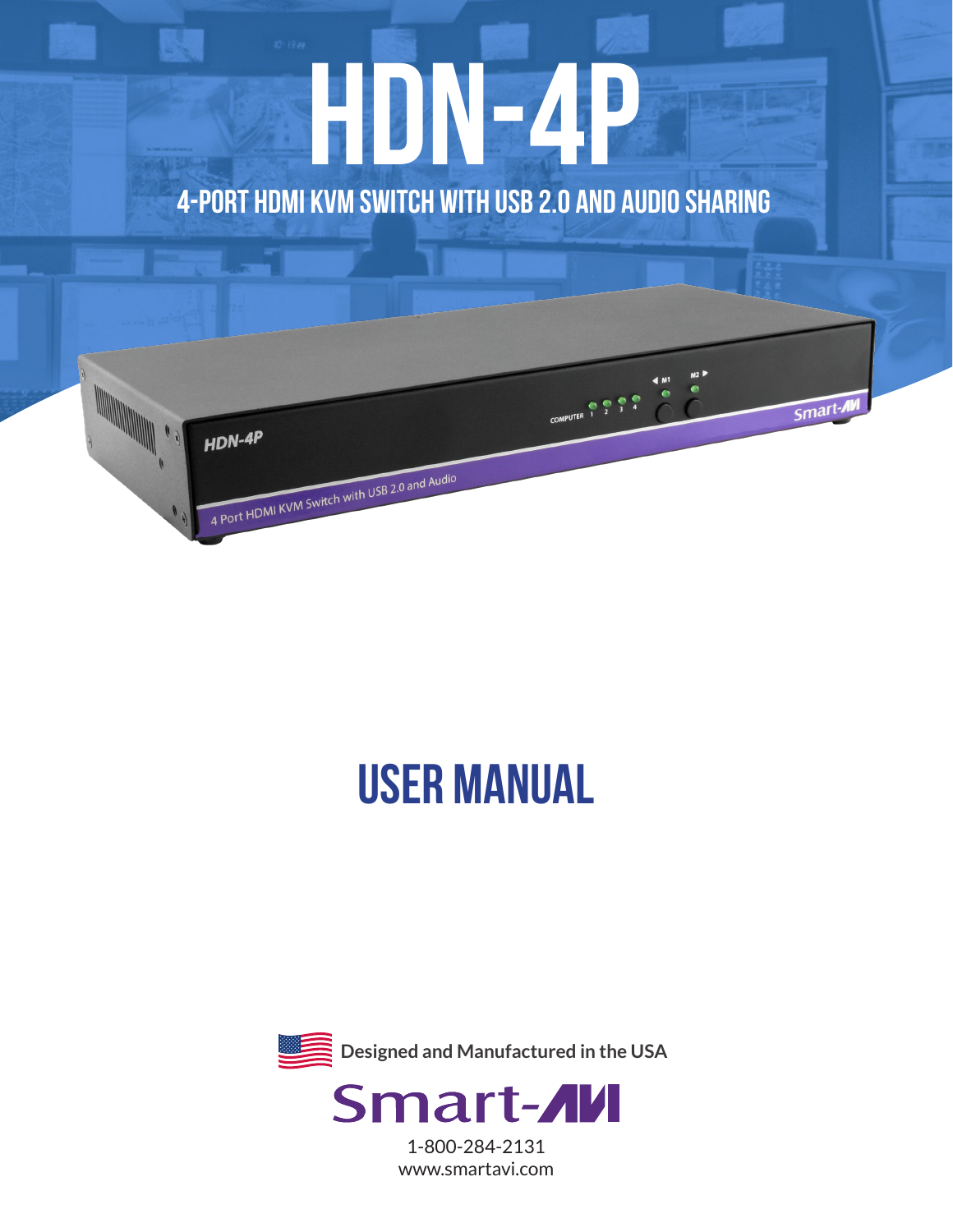## **OVERVIEW**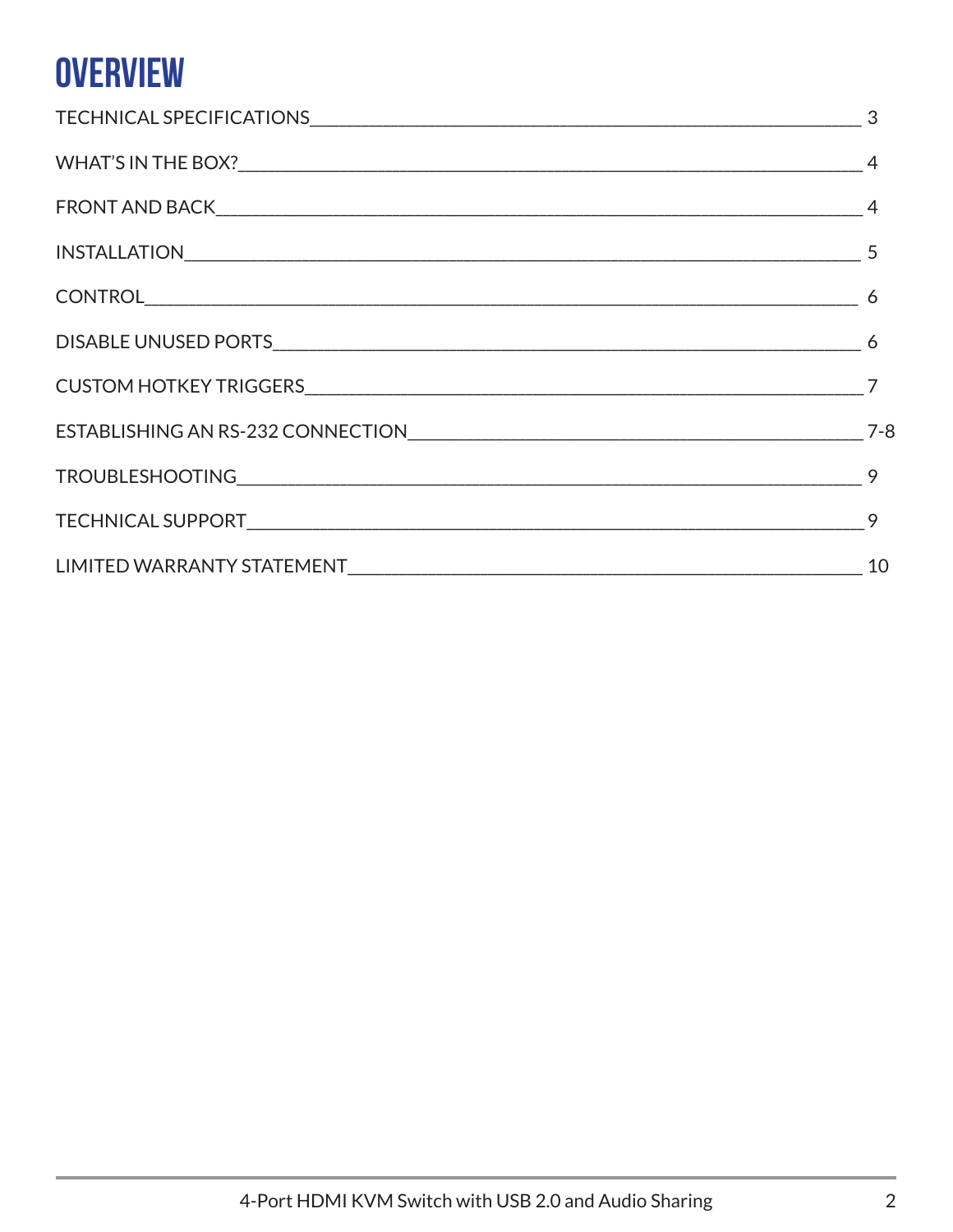### **Technical Specifications**

| <b>VIDEO</b>                 |                                                                              |  |
|------------------------------|------------------------------------------------------------------------------|--|
| Format                       | HDMI 1.4, 1.0                                                                |  |
| Input Interface              | (4) HDMI (female)                                                            |  |
| Output Interface             | (1) HDMI (female)                                                            |  |
| Resolution                   | Up to 4K (3840x2160 @30Hz)                                                   |  |
| <b>DDC</b>                   | 5 volts p-p (TTL)                                                            |  |
| Input Equalization           | Automatic                                                                    |  |
| Input Cable Length           | Up to 20 ft                                                                  |  |
| Output Cable Length          | Up to 20 ft                                                                  |  |
| <b>AUDIO</b>                 |                                                                              |  |
| Input Interface              | (4) 3.5 mm Stereo Audio                                                      |  |
| Output Interface             | (1) 3.5 mm Stereo Audio                                                      |  |
| Impedance                    | 600 Ohm                                                                      |  |
| <b>Frequency Response</b>    | 20 Hz to 20 kHz                                                              |  |
| <b>Nominal Level</b>         | $0 - 1.0 V$                                                                  |  |
| Common Mode                  | Rejection at 60 dB                                                           |  |
| <b>USB</b>                   |                                                                              |  |
| Signal Type                  | USB 2.0, 1.1, and 1.0 w/ internal hub                                        |  |
| Input Interface              | (4) USB Type B (female)                                                      |  |
| Output Interface             | (2) USB Type A (female) for K/M emulation; (2) for USB 2.0 Transparent       |  |
| <b>CONTROL</b>               |                                                                              |  |
| <b>Front Panel</b>           | Buttons, Select/Switch between sources and view the current selected channel |  |
| RS-232                       | DB9 Female - 115200 N,8,1, No flow control                                   |  |
| Hot Keys                     | Via Keyboard                                                                 |  |
| <b>OTHER</b>                 |                                                                              |  |
| Power Adapter                | External 100-240 VAC/ 5VDC2A                                                 |  |
| <b>Dimensions</b>            | 2" H x 5.75" D x 12.75" W                                                    |  |
| Weight                       | 3.5 lbs                                                                      |  |
| <b>Operating Temperature</b> | 32-131°F (0-55 °C)                                                           |  |
| <b>Storage Temperature</b>   | -4-185 °F (-20-85 °C)                                                        |  |
| Humidity                     | Up to 95% (No Condensation)                                                  |  |
| Emulation                    | Keyboard and Mouse                                                           |  |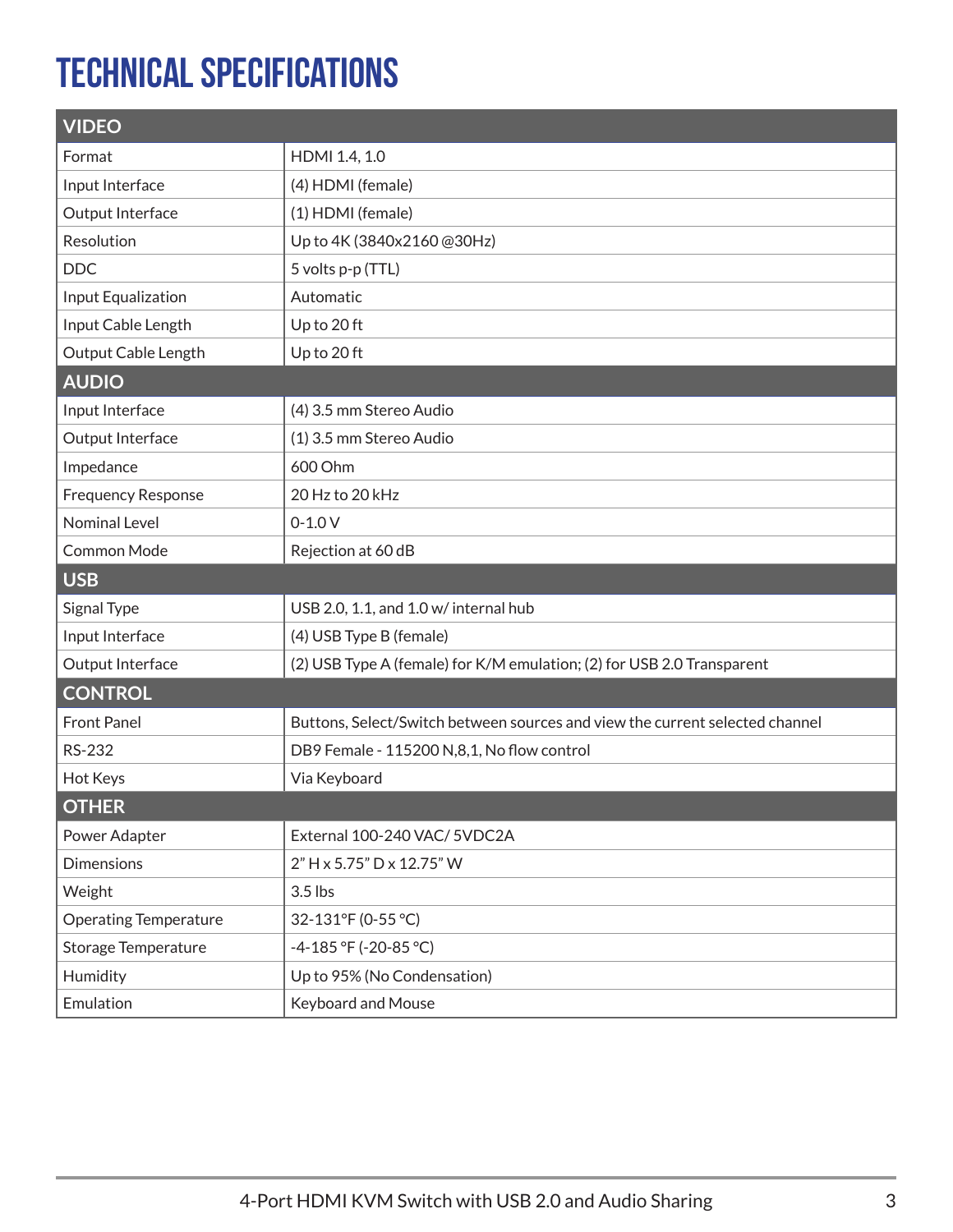## **What's in the box?**

| <b>PART NO.</b> | Q-TY  DESCRIPTION                                     |
|-----------------|-------------------------------------------------------|
| HDN-4P-S        | 4-Port HDMI KVM Switch with USB 2.0 and Audio Sharing |
| PS5VDC2A        | Power Adapter                                         |
|                 | User Manual                                           |

### **HDN-4P FRONT**

| HDN-4P                                        | M2<br>$\blacktriangleleft$ M1<br>$\bullet\hspace{0.1cm} \bullet\hspace{0.1cm} \bullet\hspace{0.1cm} \bullet$<br>$\bullet$<br>COMPUTER 1 2 3 4 |           |
|-----------------------------------------------|-----------------------------------------------------------------------------------------------------------------------------------------------|-----------|
| 4 Port HDMI KVM Switch with USB 2.0 and Audio |                                                                                                                                               | Smart-AVI |

### **HDN-4P BACK**

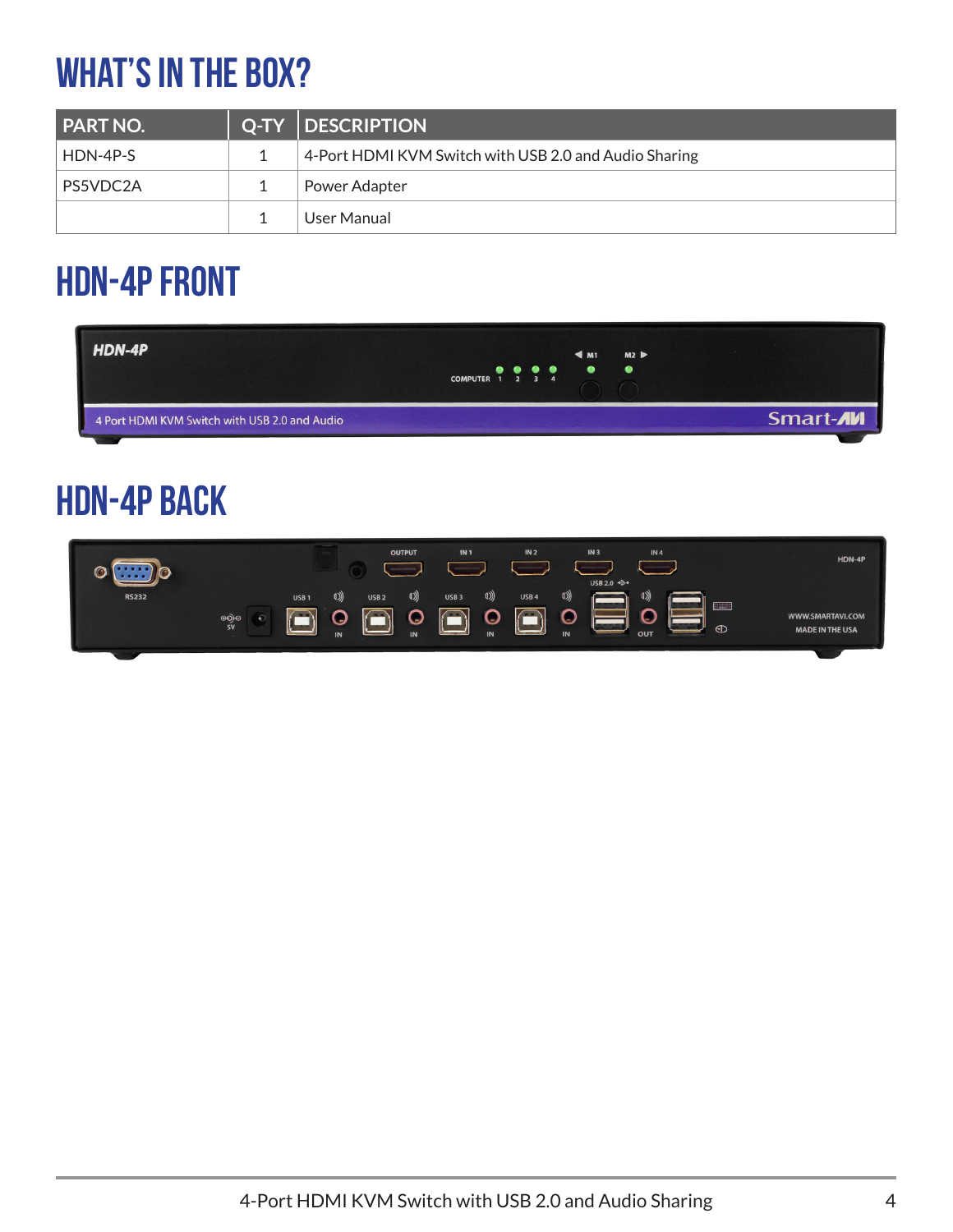# **INSTALLATION**

- 1. Ensure that power is disconnected from the HDN-4P.
- 2. Connect the HDMI cables, and USB cables (male-A to male-B) from the computers to the respectiveports on the HDN-4P.
- 3. Optionally connect Audio cables from the computers to the respective ports on the HDN-4P.
- 4. Optionally connect RS-232 for control functions.
- 5. Connect a USB keyboard and USB mouse to the two USB ports marked for keyboard & mouse on the HDN-4P.
- 6. Optionally connect up to 2 USB 2.0 devices to the HDN-4P.
- 7. Optionally Connect speakers to the Audio Out port on the HDN-4P.
- 8. Connect the display to the HDMI Output port on the HDN-4P.
- 9. Power on the HDN-4P.

**Note:** The 2 USB ports on the right are dedicated for keyboard and mouse with full emulation. The 2 on the left are for other USB peripherals (flash drives, printers, etc.)

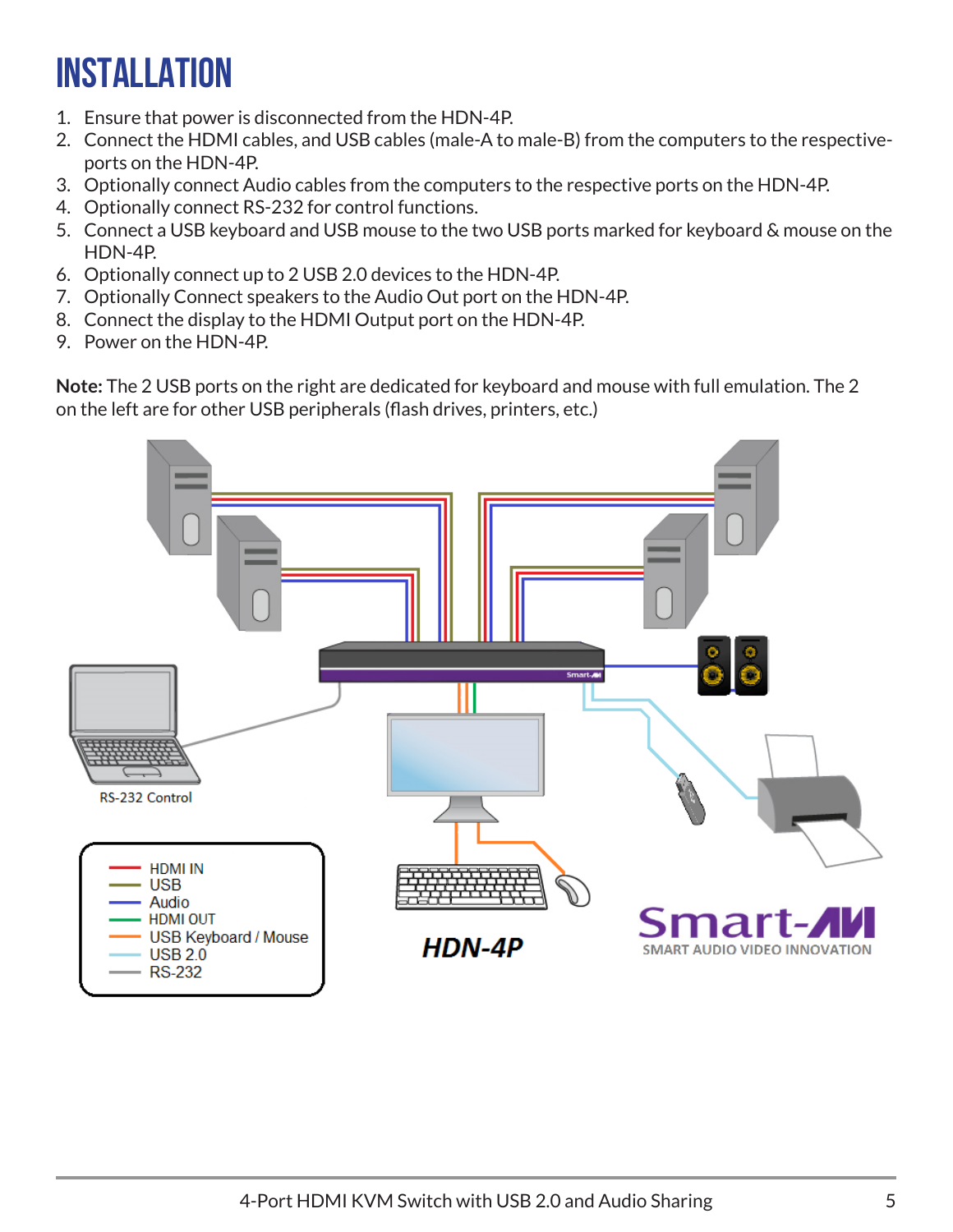## **control**

#### **FRONT PANEL CONTROL**

To switch ports using the front panel, press the M1 or M2 button to navigate from computer to computer. The numbered LED lights will indicate which computer is selected.



#### **HOTKEY COMMANDS**

A Hotkey command is a keyboard sequence used to trigger an action on the HDN-4P through the use of the keyboard connected on the USB port of the HDN-4P. To activate the hotkey sequence, press the CTRL key twice and then enter the desired hotkey commands. Hotkey commands are listed below.

#### **RS-232 CONTROL**

RS-232 control allows for remote control of the HDN-4P. See the section on establishing an RS-232 connection in this manual. Set the connection to 115200 N,8,1, No flow control. RS-232 commands are listed below.

| <b>COMMANDS</b>                                    | <b>HOTKEYS</b>                                                                         | <b>RS-232 CONTROL</b>       |
|----------------------------------------------------|----------------------------------------------------------------------------------------|-----------------------------|
| Switch all USB devices, audio and<br>video         | [CTRL] [CTRL] [port #] [ENTER]<br>$*$ Please note there is no " $m$ " for this command | $//m$ [port #] [ENTER]      |
| Switch Audio Only                                  | $[CTRL]$ $[CTRL]$ <b>a</b> $[port #]$ $[ENTER]$                                        | $//a [port \#]]$<br>[ENTER] |
| Switch KVM Only                                    | $[CTRL]$ $[CTRL]$ <b>c</b> $[port #]$ $[ENTER]$                                        | [ENTER]<br>// $c$ [port #]  |
| Switch USB 2.0 Only                                | $[CTRL]$ $[CTRL]$ <b>u</b> $[port #]$ $[ENTER]$                                        | $//u$ [port #] [ENTER]      |
| Learn EDID                                         | $[CTRL]$ $[CTRL]$ $\boldsymbol{e}$ $[ENTER]$                                           | $//e$ [ENTER]               |
| <b>Trigger Hotplug</b>                             | [CTRL] [CTRL] <b>h</b> [ENTER]                                                         | $//h$ [ENTER]               |
| <b>Reset Software</b>                              | $[CTRL]$ $[CTRL]$ $\mathbf{r}$                                                         | [ENTER]<br>//r              |
| <b>Factory Defaults</b>                            | $[CTRL]$ $[CTRL]$ $f$                                                                  | [ENTER]<br>//f              |
| Same as front panel $\blacktriangleleft$ M1 button | [CTRL]<br>$[CFRL]$ 1                                                                   | N/A                         |
| Same as front panel $M2 \triangleright$ button     | $[CTRL]$ $[CTRL]$ $\downarrow$                                                         | N/A                         |
| <b>Get Port Status</b>                             | N/A                                                                                    | $//$ ?? [ENTER]             |

### **Disable Unused Ports**

The following commands can be used to disable ports 4 and 3 to better suit 2 and 3 port configurations.

| <b>COMMANDS</b>      | <b>HOTKEYS</b>                         | <b>RS-232 CONTROL</b> |
|----------------------|----------------------------------------|-----------------------|
| l Disable Port 4     | $[CTRL]$ $[CTRL]$ <b>d 4</b> $[ENTER]$ | $//d 4$ [ENTER]       |
| Disable Port 3 and 4 | $[CTRL]$ $[CTRL]$ <b>d 3</b> $[ENTER]$ | $//d$ 3 [ENTER]       |

**NOTE:** Factory reset to enable port 3 - 4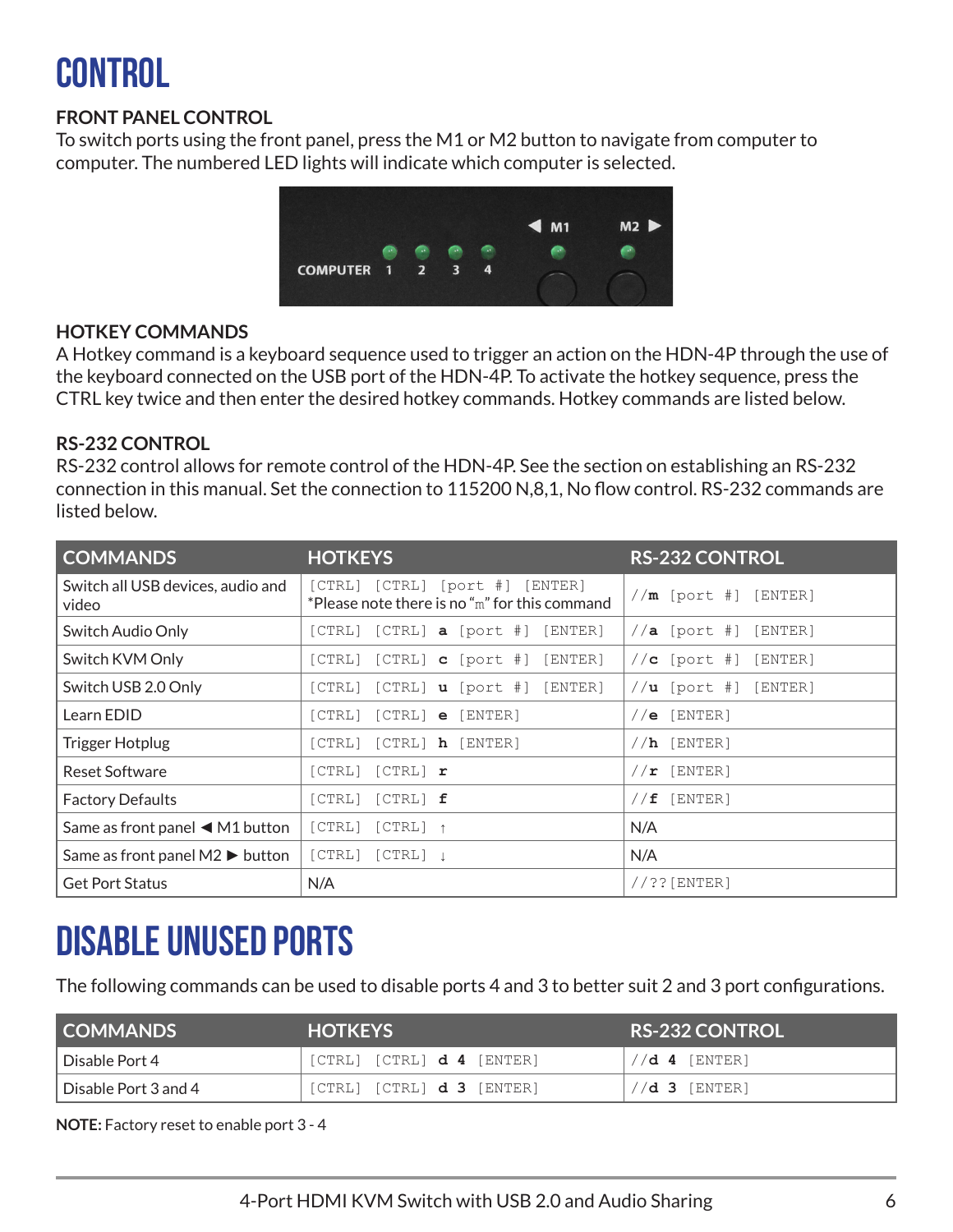### **Custom HotKey Triggers**

Users are able to customize the keys that trigger Hotkeys. The default trigger for hot key function on the keyboard is Ctrl +Ctrl. The trigger function can be used to change to the following keys:

CTRL (Left / Right), ALT, SHIFT(Left / Right), Caps Lock, Scroll Lock,  $F1-F12$ 

#### **To view hotkey trigger setting**

Use the RS-232 command: //**??**<CR> to view the current HotKey Trigger To reset the Hotkey Trigger use the "Factory Defaults" command.

#### **To change the hotkey trigger setting**

 $HK + HK + X + desired$  hotkey

Example: If users current Hotkey trigger is Shift and want to change to Scroll Lock, user would type Shift + Shift + X + Scroll lock

### **ESTABLISHING AN RS-232 CONNECTION**

#### **Before you start**

Controlling a Smart-AVI device via RS-232 requires an RS-232 card installed on your computer or a USB to RS-232 adapter. Below are instructions on how to create an RS-232 connection between a PC and the Smart-AVI device.

Use terminal client software such as the PuTTY to connect to the Smart-AVI device. Make sure to use communication settings 115200 bps, N, 8, 1, No flow control.

Check the device and your PC to determine if you need a male to male or a male to female cable and how long it needs to be. The Smart-AVI device requires a straight through cable. You can use a Null Modem Adapter to convert a crossed cable to a straight through cable. Examples of crossed and straight through cable pin-outs are shown below. The standard maximum length for a RS-232 cable is 50 feet. Call our Smart-AVI Support Engineer if you require more information.



Figure 7-1 Examples of 9 pin RS-232 Straight Through and Crossed Cables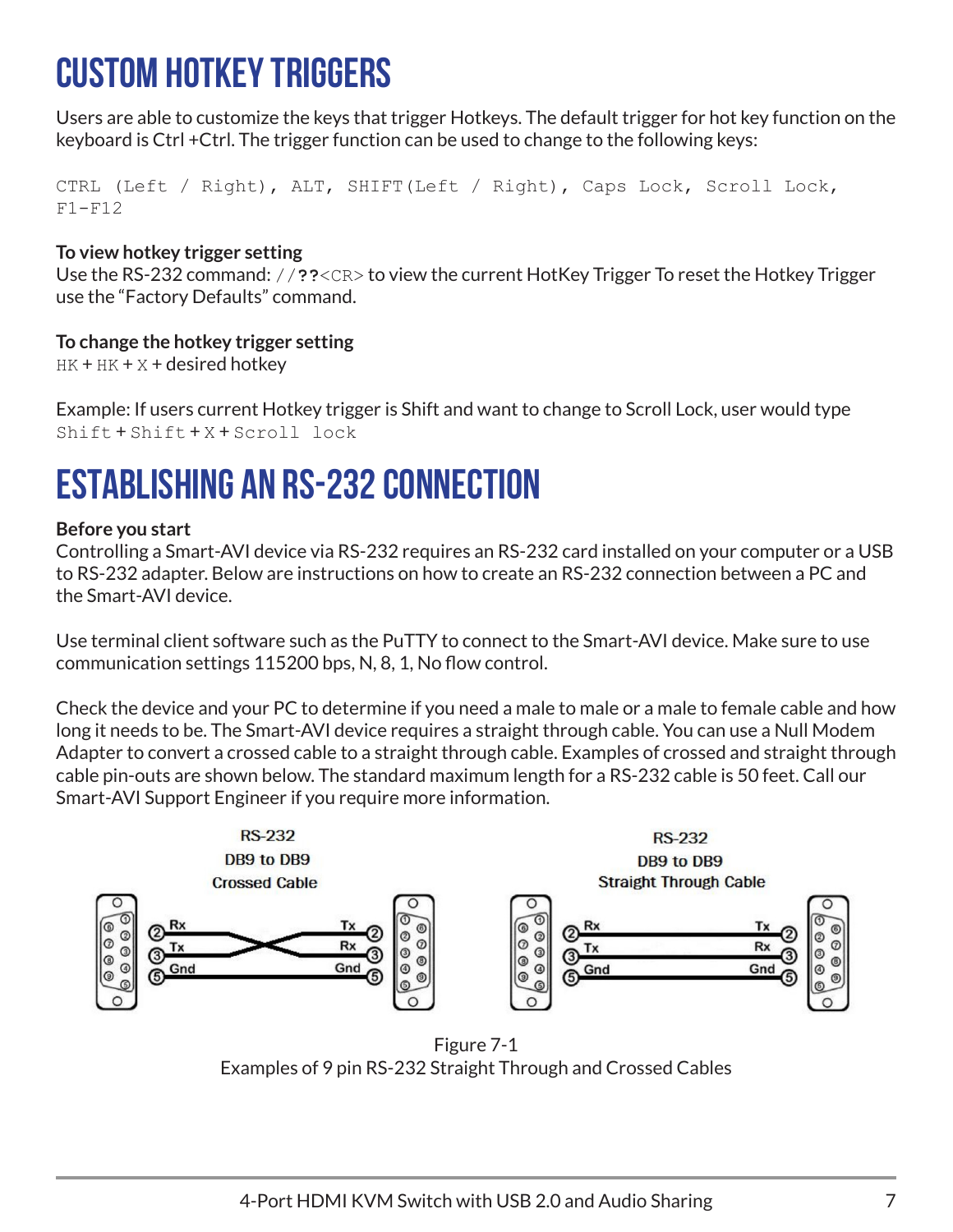### **ESTABLISHING AN RS-232 CONNECTION (continue)**

#### **Establish a connection to the Smart-AVI device**

- 1. Connect an RS-232 cable to the RS-232 connector on the PC.
- 2. Connect the other end of the cable to the RS-232 port of the Smart-AVI device.
- 3. Use Windows Control Panel / Device Manager to identify the Com port number. See instructions and Figure 7-2 below.
- 4. Power on the device.

If you are using a USB to COM port adapter on a Windows PC and need to identify the COM port used, do the following:

- 1. Click on the start button.
- 2. Click on Control Panel.
- 3. Click on Device Manager.
- 4. Click on the arrow next to Ports (COM & LPT).

You should see the name of your adapter and the COM port number in use.



Figure 7-2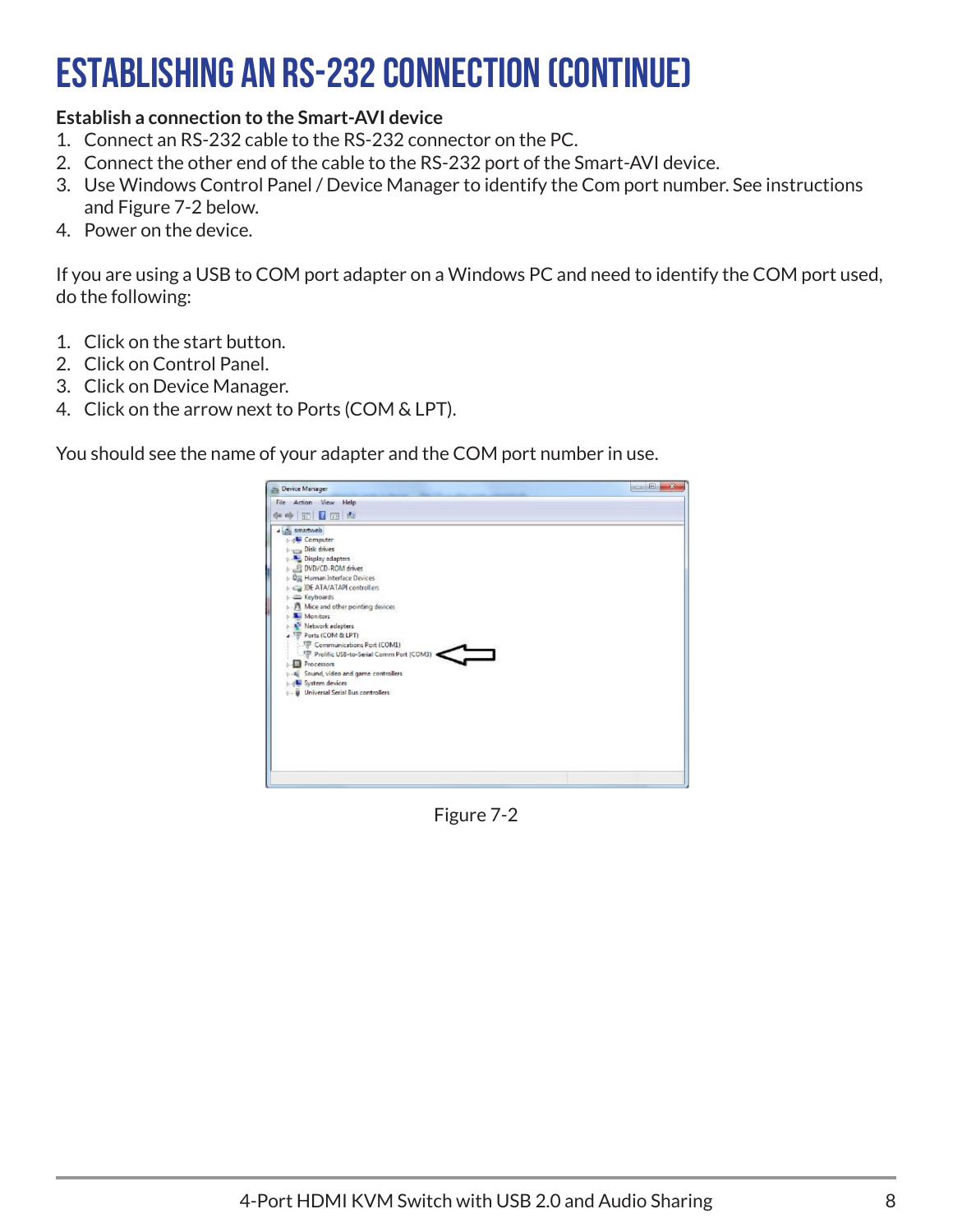### **Troubleshooting**

#### **No Power**

- Make sure that the power adapter is securely connected to the power connector of the unit.
- Check the output voltage of the power supply and make sure that the voltage value is around 12VDC.
- Replace the power supply.

#### **No Video**

- Check if all the video cables are connected properly.
- Connect the computer directly to the monitor to verify that your monitor and computer are functioning properly.
- Restart the computers.

#### **Keyboard is not working**

- Check if the keyboard is properly connected to the unit.
- Check if the USB cables connecting the unit and the computers are properly connected.
- Try connecting the USB on the computer to a different port.
- Make sure that the keyboard works when directly connected to the computer.
- Replace the keyboard.

#### **Mouse is not working**

- Check if the mouse is properly connected to the unit.
- Try connecting the USB on the computer to a different port.
- Make sure that the mouse works when directly connected to the computer.
- Replace the mouse.

#### **No Audio**

- Check if all the audio cables are connected properly.
- Connect the speakers directly to the computer to verify that the speakers and the computer audio are functioning properly.
- Check the audio settings of the computer and verify that the audio output is through the speakers.

### **Technical support**

For product inquiries, warranty questions, or technical questions, please contact info@smartavi.com.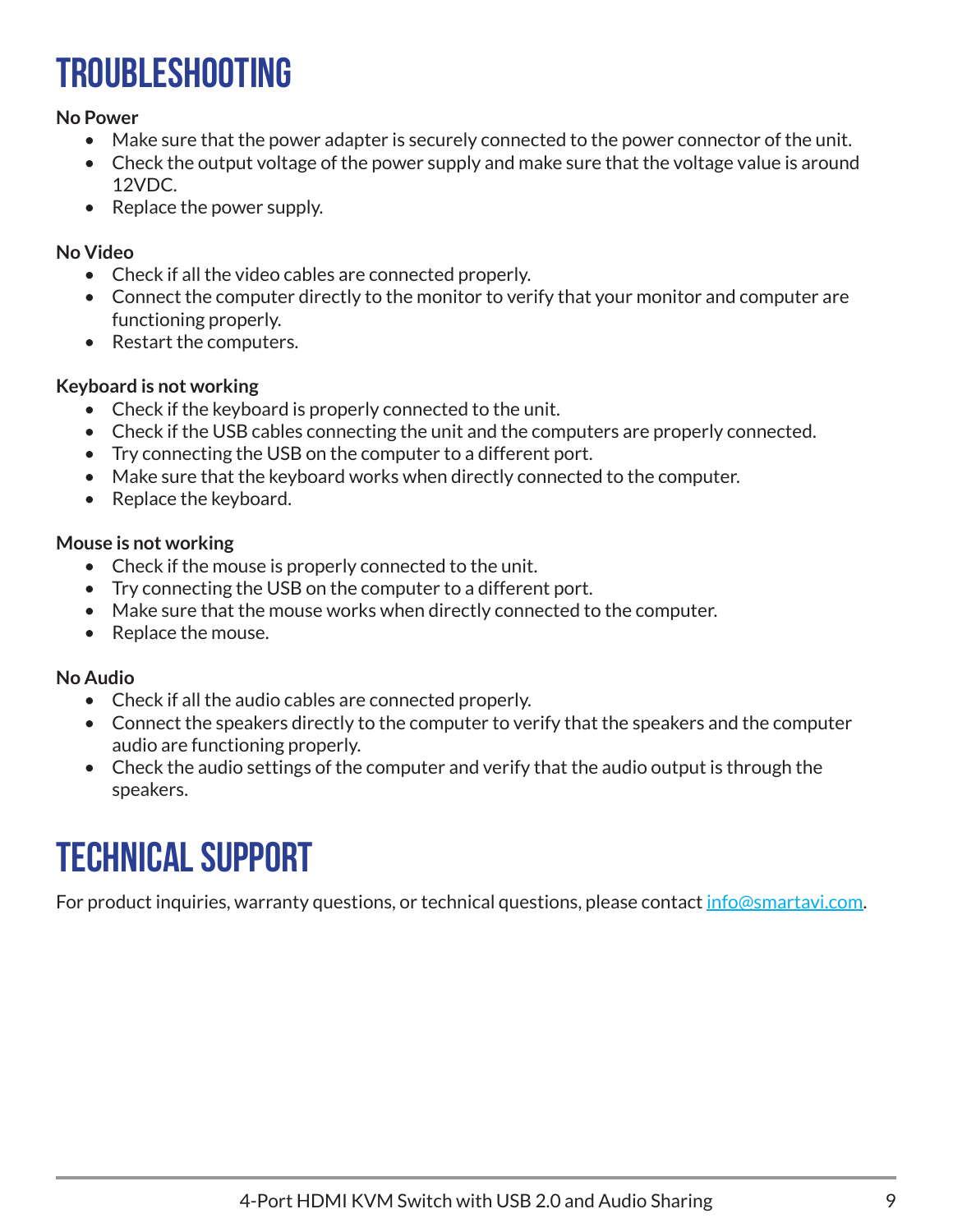### **Limited warranty statement**

#### **A. Extent of limited warranty**

SmartAVI, Inc. warrants to the end-user customers that the SmartAVI product specified above will be free from defects in materials and workmanship for the duration of 1 year, which duration begins on the date of purchase by the customer. Customer is responsible for maintaining proof of date of purchase.

SmartAVI limited warranty covers only those defects which arise as a result of normal use of the product, and do not apply to any:

- a. Improper or inadequate maintenance or modifications
- b. Operations outside product specifications
- c. Mechanical abuse and exposure to severe conditions

If SmartAVI receives, during applicable warranty period, a notice of defect, SmartAVI will at its discretion replace or repair defective product. If SmartAVI is unable to replace or repair defective product covered by the SmartAVI warranty within reasonable period of time, SmartAVI shall refund the cost of the product.

SmartAVI shall have no obligation to repair, replace or refund unit until customer returns defective product to SmartAVI.

Any replacement product could be new or like new, provided that it has functionality at least equal to that of the product being replaced.

SmartAVI limited warranty is valid in any country where the covered product is distributed by SmartAVI.

#### **B. Limitations of warranty**

To the extant allowed by local law, neither SmartAVI nor its third party suppliers make any other warranty or condition of any kind whether expressed or implied with respect to the SmartAVI product, and specifically disclaim implied warranties or conditions of merchantability, satisfactory quality, and fitness for a particular purpose.

#### **C. Limitations of liability**

To the extent allowed by local law the remedies provided in this warranty statement are the customers sole and exclusive remedies.

To the extant allowed by local law, except for the obligations specifically set forth in this warranty statement, in no event will SmartAVI or its third party suppliers be liable for direct, indirect, special, incidental, or consequential damages whether based on contract, tort or any other legal theory and whether advised of the possibility of such damages.

#### **D. Local law**

To the extent that this warranty statement is inconsistent with local law, this warranty statement shall be considered modified to be consistent with such law.